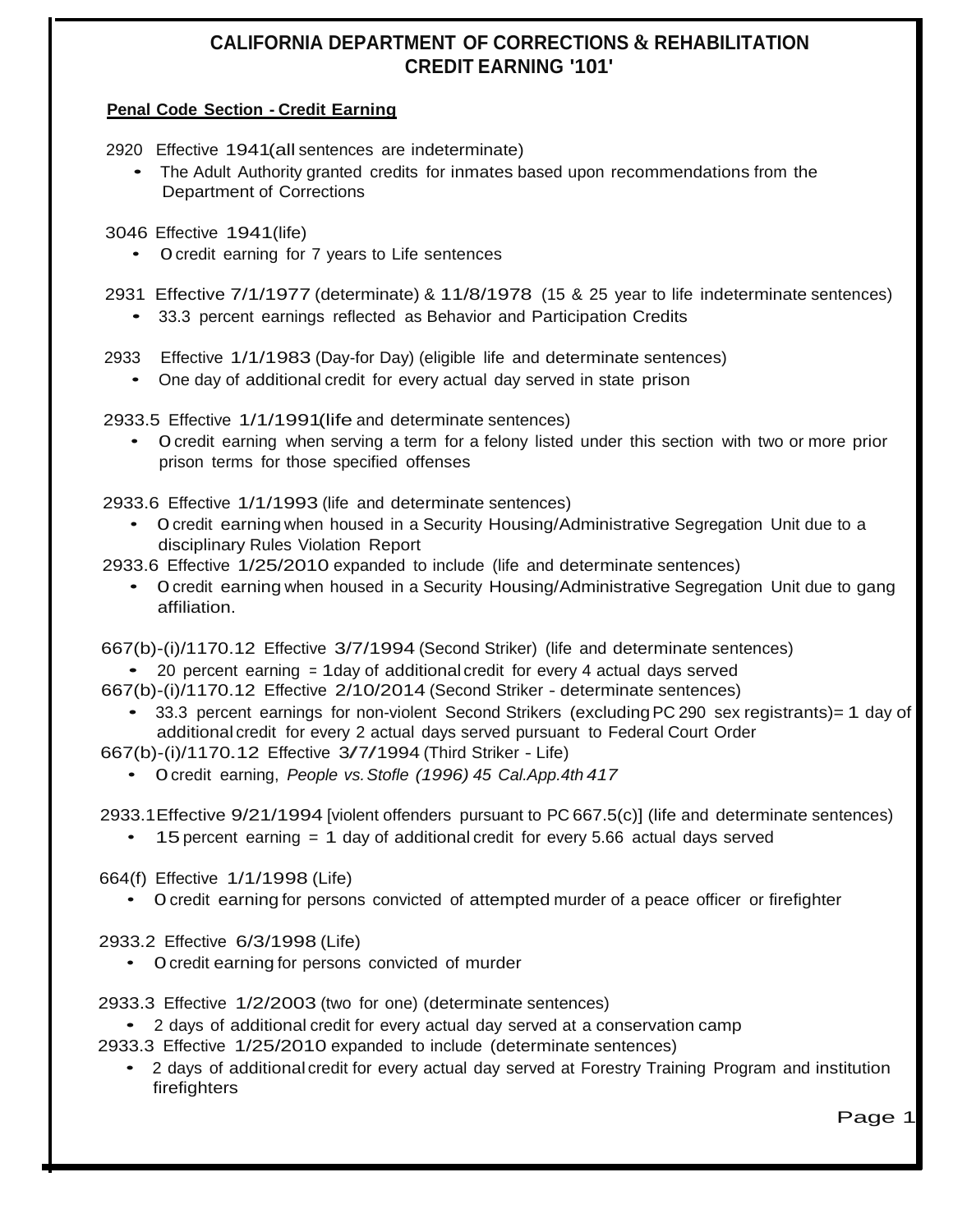## **CALIFORNIA DEPARTMENT OF CORRECTIONS & REHABILITATION CREDIT EARNING '101'**

2933.3 Effective 1/1/2015 expanded to include (determinate sentences)

• <sup>2</sup> days of additional credit for every actual day served for specific minimum custody inmates pursuant to Federal Court Order

2933.05 Effective 1/25/2010 (MCC) (eligible life and determinate sentences)

- Milestone Completion Credits for offenders eligible for PC 2933 credits, up to <sup>42</sup> days of credit per year deducted from release date for program completions
- PC <sup>290</sup> sex registrants are not eligible

2933.05 Effective 2/10/2014 expanded to include (determinate sentences)

• Milestone Completion Credits for non-violent Second Strikers (no PC <sup>290</sup> registrants) pursuant to Federal Court Order, up to 42 days of credit per year deducted from release date for program completions

2935 Effective 1982 Meritorious Credit (life and determinate sentences)

• Up to one year deducted from term for heroic act performed in CDCR

### **Board of Parole Hearing Consideration for Release**

Non-Violent Second Strike (NVSS) Effective 1/1/2015, pursuant to Federal Court Order (determinate sentences)

- Eligible for parole consideration by the Board of Parole Hearings once the offender has served 50 percent of their sentence, without credit reduction
- PC <sup>290</sup> sex registrants are not eligible

Elderly Parole Effective 2/11/2014, pursuant to Federal Court Order (life and determinate sentences)

• Eligible for parole consideration by the Board of Parole Hearings for inmates who are <sup>60</sup> years or older and have served 25 years in prison, without credit reduction

Youthful Offender (Senate Bill 260) PC 3051(life and determinate sentences)

- During the 15th year of incarceration for <sup>a</sup> determinate term, eligible for parole consideration by the Board of Parole Hearings for specific offenders when the offense was committed under the age of 18; during the 20th year of incarceration for a life term less than 25 years to life; during the 25th year of incarceration for a 25 year to life term.
- List of exclusionary criteria is found in PC 3051(h)

Youthful Offender (Senate Bill 261) PC 3051(age changed from 18 to 23) (life and determinate sentences)

• Eligible for parole consideration by the Board of Parole Hearings, as listed above, for specific offenders when the offense was committed under the age of 23

#### **Miscellaneous**

Post sentence and vested credits pursuant to PC 2900.5(e): The CDCR grants the actual days between sentencing and date received by CDCR. Vested credits are the amount of conduct credits granted based upon the law at the time of the offense and/or the date received by CDCR.

An offender with multiple offenses may have multiple credit earnings based upon the crime committed, date of offense, case laws, and Federal Court Orders.